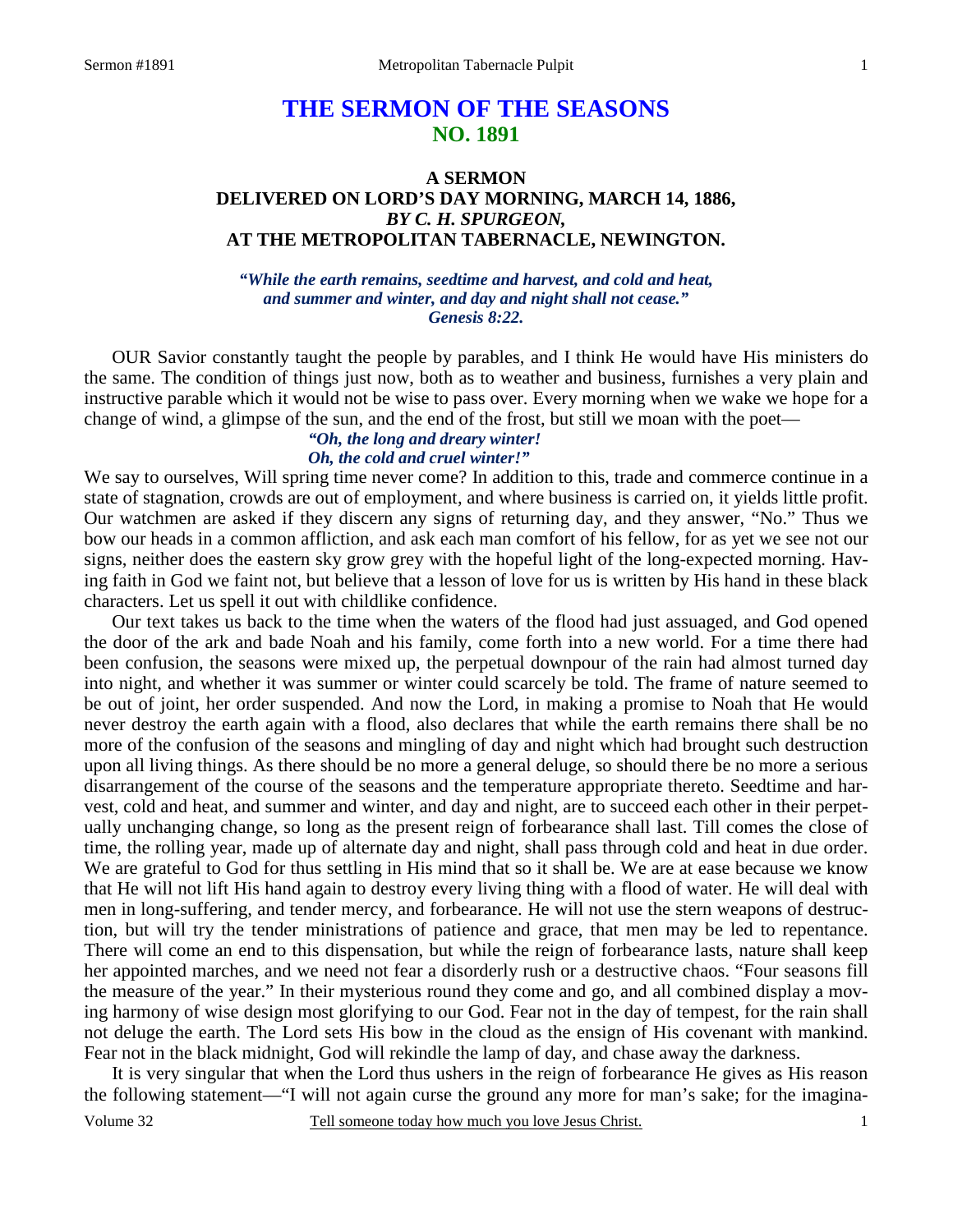tion of man's heart is evil from his youth." This is very singular, because this seems to have been the powerful reason why the Lord had already destroyed the guilty race from off the face of the earth. In the fifth and sixth verses of the sixth chapter we read, "God saw that the wickedness of man was great in the earth, and that every imagination of the thoughts of his heart was only evil continually. And it repented the Lord that He had made man on the earth, and it grieved Him at His heart." Here we have almost the same words. Can the reason for judgment become the argument for mercy? Assuredly it can. God who changes not absolutely, yet changes His hand in His dealing with men. He had left them to themselves and permitted them to live through centuries, but the longer they lived, the more wicked they grew, until sin reached to a horrible degree of infamy. Man becomes a bad enough sinner when he lives to be seventy, but what he became at seven hundred or more it is somewhat difficult to guess. We wonder not that there were giants in those days—giants in crime as well as in stature. The Lord saw that however long man lived he only grew greater adept in sin, for the imagination of his heart remained evil, and even grew to an intolerable height of iniquity, and therefore He said that He would destroy the race and begin anew. But when the Lord looked down upon those whom He had spared, who were to be the parents of a new race, He saw that in them also there was the same fountain of evil, and that their hearts also yielded evil desires and devices continually. Then He resolved to shorten the life of man, so that no individuals might ever arrive at so horrible a ripeness and cleverness of iniquity, but at the same time He said, "I will bear with them. I have dealt sternly with them, but they do not change; the few whom I have snatched from a watery grave are still inclined to sin. This dreadful expedient has not washed away the rebellious tendencies of the human heart. Therefore I will deal leniently and gently with them, manifesting a long forbearance, that man may have space for repentance. I will no more destroy every living thing, because destruction itself does not avail to banish sin." Thus it seems by no means difficult to see how that which to divine holiness was a reason for judgement may be used by divine pity as a reason for mercy.

 But what, do you think, could have made the reasoning assume this new form? I attribute it to one thing never to be forgotten. Read the verse which precedes our text, "And Noah built an altar unto the Lord; and took of every clean beast and of every clean fowl and offered burnt offerings on the altar; and the Lord smelled a sweet savor." The sacrifice is the turning point. Without a sacrifice sin clamors for vengeance, and God sends a destroying flood, but the sacrifice presented by Noah was typical of the coming sacrifice of God's only begotten Son, and of the effectual atonement therein provided for human sin. The very shadow of the one great propitiation changed the state of the world. Now the Lord pleads with Himself for grace as once He argued for doom. He speaks of course after the manner of men; it is only to our apprehension that these things are so, for Jehovah changes not, and He is always love and wisdom. For the sake of the sacrifice God resolves to bear with man, as with one who is incurably unwise, or desperately sick. He determines to look upon the evil tendency of man's imagination rather as an inveterate disease than as an unbearable provocation. He deals very patiently with the race, and no more sweeps it away in His wrath. See what the Lord will do when a sacrifice is provided! I think I hear Him say of the earth, "Deliver it from flood, and bid the seasons keep their round of beneficence, for I have found a ransom."

**I.** Thus I introduce to you the text, and I would have you notice, dear friends, that in that text there is first of all a hint, A SOLEMN HINT, OF WARNING. It begins thus, "While the earth remains." I hear a sound in the heart of the text like subterranean thunder. The voice of the text is a voice of mercy, but there is an undertone of "terrible things in righteousness." "While the earth remains" implies that *the earth will not always remain*. There is an end appointed by the Most High, and it will surely come, then the seasons will melt into the endless age, and time shall be promoted into eternity. The earth has remained now century after century, alas, it has but little changed towards God. The whole world still lies in the wicked one, darkness covers the earth, and gross darkness the nations. Jehovah has a people, "a remnant according to the election of grace," and for their sakes the earth remains yet a little while, but its end draws nearer every hour. "God has appointed a day in which He will judge the world in righteousness by the man Christ Jesus." An hour is set when mercy shall no longer hold back the axe from the barren tree, and forbearance shall no more restrain the angel with the sharp sickle from reaping the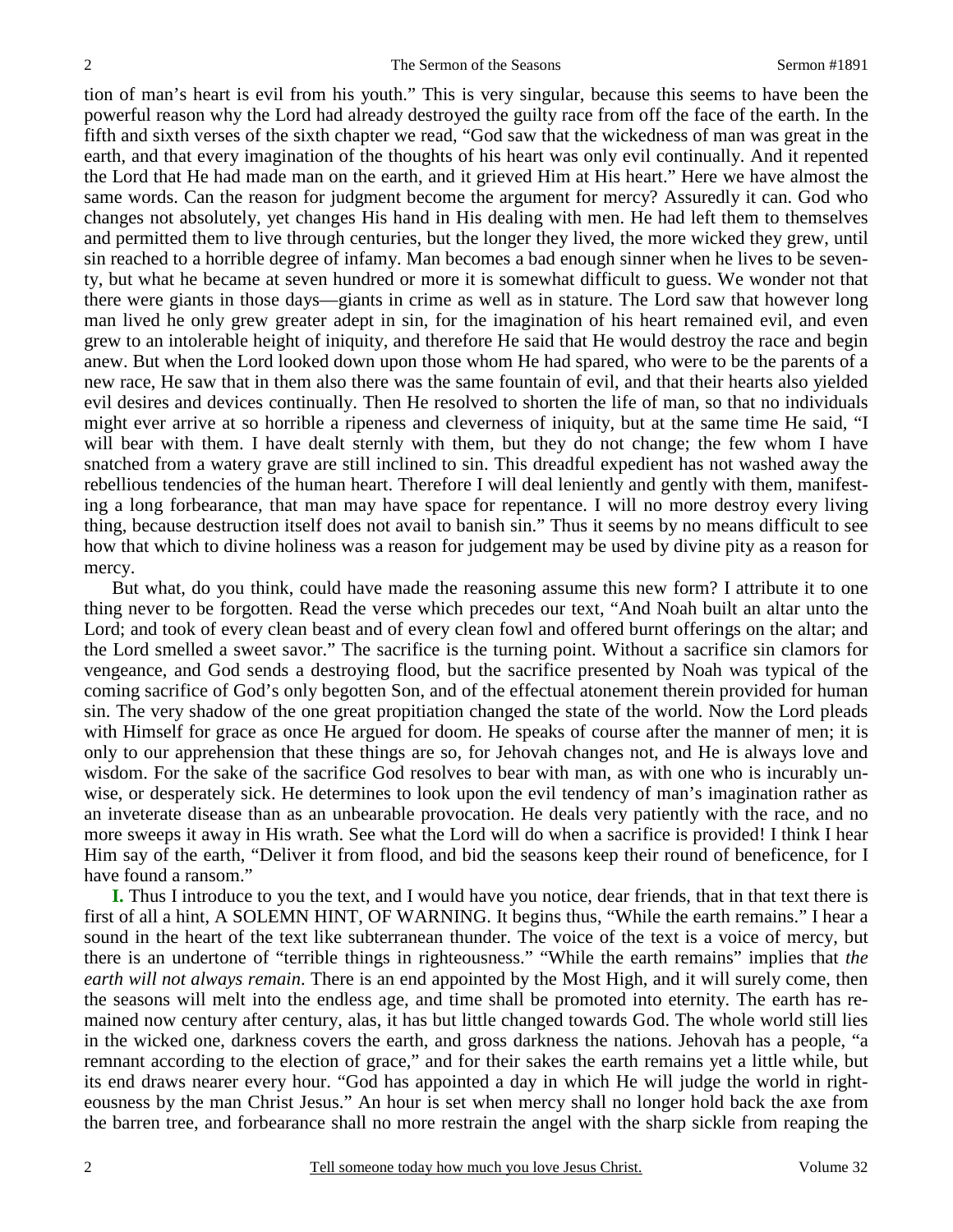#### Sermon #1891 The Sermon of the Seasons 3

vintage of the earth. Love now journeys to and fro among the sons of men, with the voice of trembling pathos, pleading with them to be reconciled to God, but her mission will come to an end, the day of grace will be over, and the reign of judgment will come. Let us not reckon too much upon this world's enduring even for a little while, let us not set our love upon anything that is upon it, for here we have no continuing city. "The things which are seen are temporal," the world therefore shall pass away, and all the works that are therein shall be burned up, even "the elements shall melt with fervent heat." There is a day coming when floods of fire shall be let loose, they shall fall from above, and burst upward from below, and all material things shall be melted in one common conflagration. Poor world! you, too, are surely doomed! God is gracious to you, but you are as a wreck drifting upon the rocks, or as a tree waiting for the axe. Believers in the testimony of God can joyfully say, "We, according to His promise, look for new heavens and a new earth, wherein dwells righteousness." Therefore we are not dismayed.

 I would have you notice again, dear friends, that *the time when the earth shall no longer remain is not mentioned.* The warning is left indefinite as to time, though definite enough as to fact. The expression, "While the earth remains," is proof enough that it will remain only for a season, but it is mute as the tongue of death as to the date when that season shall close. "The whole creation groans and travails in pain together until now," but when the hour of her deliverance shall come the best instructed cannot tell. Do not attempt to prophesy, and especially do not venture upon dates. "It is not for you to know the times or the seasons which the Father has put in His own power." "Of that day and hour knows no man, no, not the angels of heaven, but My Father only." The uncertainty of the end of all things is intended to keep us continually on the watch. We are to remain upon the tiptoe of expectation, and never to dream that we can reckon upon a certain length of time before the great and terrible day of the Lord. If you knew when Christ would come you might be tempted to spend the interval in neglect and wantonness, but as it is written, "In such an hour as you think not the Son of man comes," it is the Lord's intent that you should stand with your loins girt and your lamps trimmed, waiting for the midnight cry, "Behold He comes."

 Let me further remark that *the day when the remaining of the earth shall cease cannot be very far off*, for according to the Hebrew, which you have in the margin of your Bibles, the text runs thus, "As yet all the days of the earth, seedtime and harvest shall not cease." The "while" of the earth's remaining is counted by days, not even months or years are mentioned, much less centuries. The earth seems grey with age to us, but in the language of inspiration the present stage of its history is reckoned by days. There will one day come a last day, and let us not reckon that the time is distant, for Peter says, "The end of all things is at hand," and he adds, "Be you therefore sober, and watch unto prayer." "The Lord is not slack concerning His promise, as some men count slackness." One day is with the Lord as a thousand years, and a thousand years as one day. If geologists speak correctly concerning the history of the world, it has lasted many myriads of years already, and passed through many periods before it came to that which is described in the first chapter of Genesis. The era of man is that which God describes to us by the inspired penman, and we are led to believe that this era will be a very short one. From the day when God fitted up this earth for the abode of man to the time when He shall consume it with fervent heat, there will be comparatively a very short space of time. God lives by millions of years, therefore, a few thousand years to Him are but as a watch in the night. Let it be thus far understood by us that this dispensation is not to be a protracted one, and that the duration of the world in its present state is to be exceedingly brief as compared with preceding and succeeding ages. The life of this present evil world is but a span, it also is of few days and full of trouble. But I must also add that the era of sin and grace is crowded with marvelous manifestations of the glory of God in infinite love and mercy.

**II.** Thus, then, there is a hint of warning in our text, but secondly, there is A SENTENCE OF PROMISE, rich and full of meaning, "While the earth remains, seedtime and harvest, cold and heat, winter and summer, and day and night shall not cease." It is a promise concerning temporal things, but yet it breathes a spiritual air, and has about it the smell of a field that the Lord has blessed.

*This promise has been kept*. It is long since it was written, it is longer still since it was resolved upon in the mind of God, but it has never failed. There have been times when cold has threatened to bind the whole year in the chains of frost, but genial warmth has pushed it aside. Seedtime and harvest have been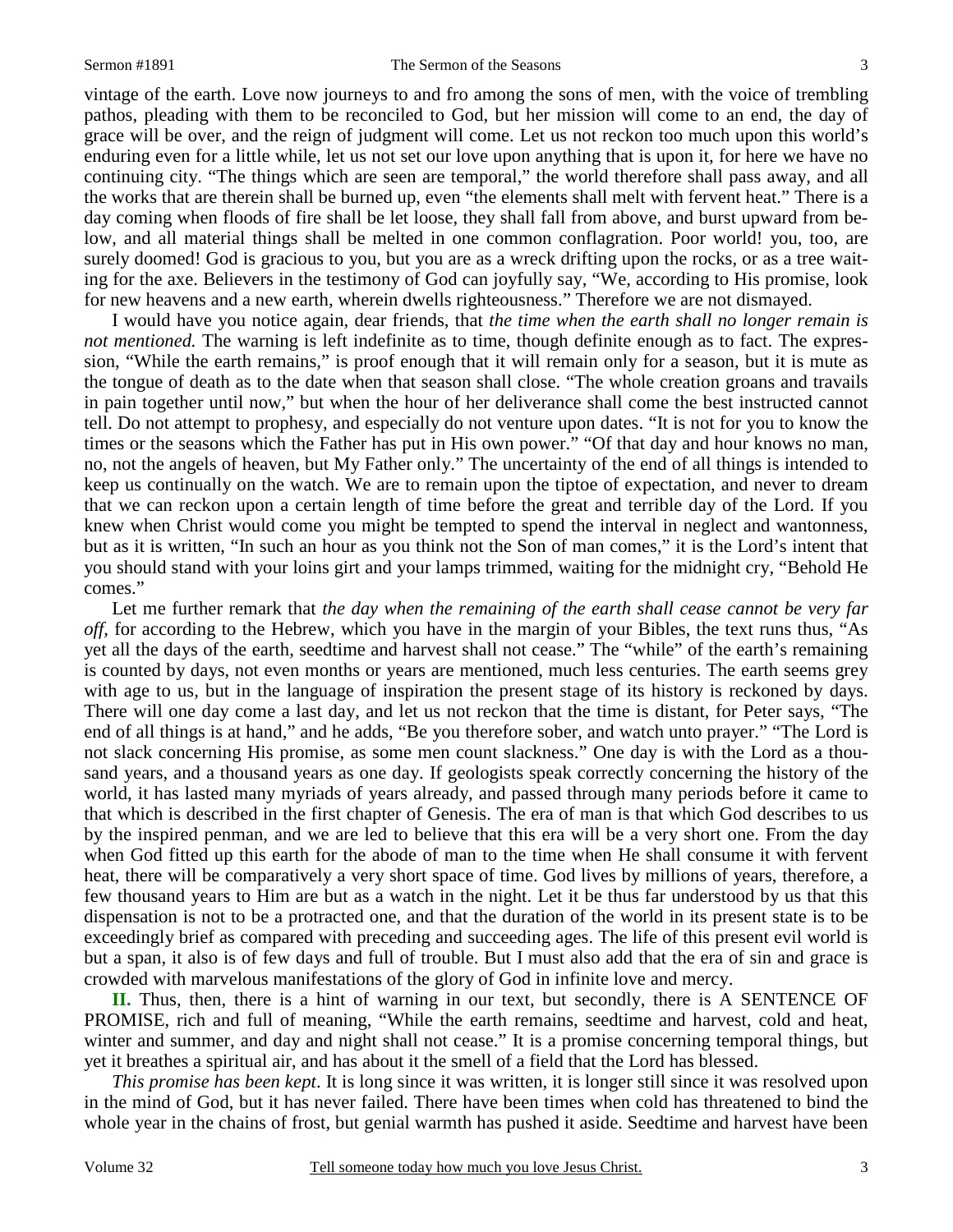threatened, but they have come, the harvest may not have been abundant, but yet there has been a harvest sufficient to sustain the race. Days have been dark, and hardly discernible from night, like the gloom of Egypt's plague, but still, taking things as a whole, day and night have divided time between them. The ordinances of heaven have continued with us as with our fathers. No student of nature can doubt that to this hour, despite occasional extremes of heat and cold, the seasons are unchanged, and notwithstanding occasional absence of sunshine, and diminution of light, day and night have followed the diurnal revolution of the earth. Since the fathers fell asleep all things continue as they were. One great interruption occurred at the deluge, but the Lord has kept His promise to prevent any other.

 So long-continued is the fulfillment of this promise that *even this race of unbelievers has come to believe in it*. We look for the seasons as a matter of course. I do not suppose that anyone in this audience doubts the coming of spring. The boughs are bare, the buds are not eager for their bursting, the crocus and the daffodil are afraid to show themselves, but yet the birds believe in the coming spring, for I hear them in sweet chorus every morning singing their songs of expectancy. Men and brethren, you are expectant also. Long observation has begotten in you an unwavering faith. When the sun goes down at night, not even a little child fears that God has blown out the sun, and that the great candle will never be lighted again. No, we look for the morning. When winter has chilled us a while, we look for the spring and the summer, and when summer has browned our faces, we expect the falling of the leaf, and the descent of the snow. I want you to ask yourselves—Why do we not believe God's other promises? Why have we not as solid a conviction of the truth of other statements which our God has made as we have upon this point? Is it that we have experience in this case? O brethren, we have had experience concerning other matters also. If we were to deal with the weather with the same short-sighted doubt which governs us in our thoughts of divine providence, we might be doubtful about summer and winter. We might say, "It really does not look very likely that spring will come. Look at our meadows, and mark how the cold has literally burned the grass, see how hardy evergreens are many of them dead, and others sadly cut to pieces, see what mischief the cold has worked. Will there, ever be leaf and flower again? Is it possible that I shall ever wipe the sweat from my smoking brow on some blazing noontide? Can these frozen brooks leap into liberty? Today we crowd around the fire, hardly keeping ourselves alive from the bitter cold, shall we yet bask in the hay field, or fan ourselves amid the golden sheaves?" Had we less experience, it would seem highly improbable. Yet we enjoy a full assurance as to the revolution of the seasons and the succession of day and night, do we not? Why this assurance of one promise, and why such frequent distrust of others equally true?

 When God's promises appear to be difficult of fulfillment, why do we doubt them? They are fulfilled in due season, which of them has ever failed? They come to pass without difficulty, why should we suspect them? When deliverance looks as though it could not come, it is none the less sure, for the Lord has promised it. The absence of visible means need not enter into the account; He who is Almighty God has infinite resources.

 So, too, dear friends, we have to recollect, that if the Lord Himself does not send spring and summer we cannot create either of them. Here we are out of the field. When the sun goes down, if the Lord did not cause it to rise again, we could not open the doors of the morning. I love to get into the field of nature on a large scale, for there one is rid of man, and the Lord alone is seen working all things according to His will. The heavens and their ordinances know no presence and power but God alone. As far as we are concerned, we cannot lift a finger to change the seasons. What could all our Parliament—King, Lords, and Commons—do with all their Acts towards bringing on springtime or hastening summer and harvest? Nothing at all. These matters are out of man's power, and yet they are none the less sure. So, my brethren, when you get into such a condition that you can by no means help yourself, you are not, therefore, to doubt that God can achieve His purpose and fulfill His promise without your help. When has He asked your aid? Good men have gone very wrong when they have thought of aiding in the fulfillment of promises and prophecies. See how Rebecca erred in trying to get the promised blessing for Jacob. We had better leave the Lord's decrees in the Lord's hands. When any case comes to its worst, and you can do nothing whatever in it, you may safely stand still and see the salvation of God. At this hour you feel sure that springtime and summer will come, though you cannot move the sun an inch be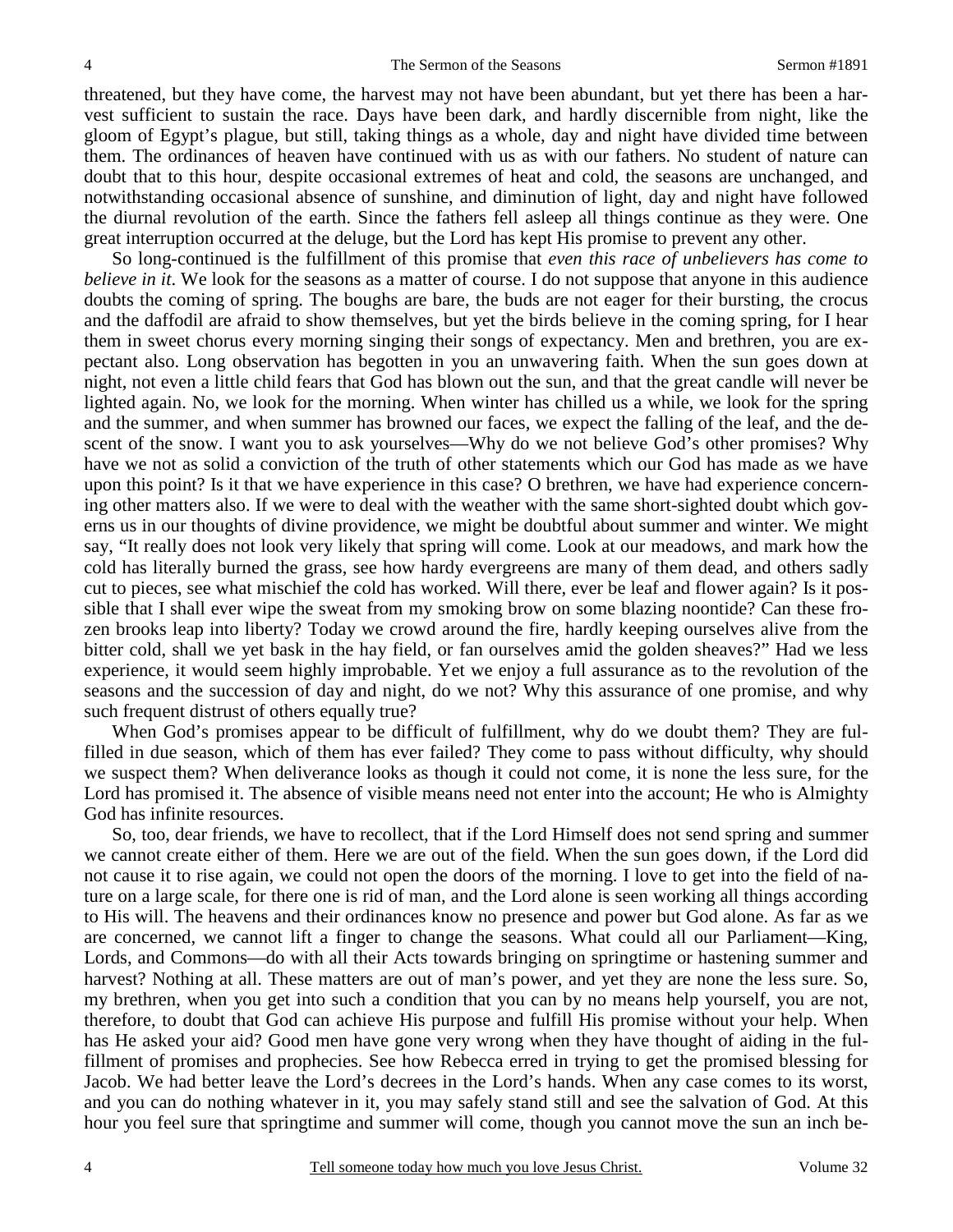yond his predestinated course, be as much at ease about the other promises of God as you are concerning the cycle of the year.

 Remember, also, that every coming of summer—yes, and every rising of the sun—is a great wonder. Only our familiarity leads us to think of these things without marveling. A real miracle is every break of day and every sunset. A world of wonders bursts forth in every springtide; each blade of grass and ear of corn is a display of divine omnipotence. We are surrounded with works of almighty power and goodness from morn till eve and through the watches of the night, from the first day of the year until its close the Lord is about us. Unseen by us, His hand propels the silent spheres which no force within human calculation could move in their orbits; that same power sustains and animates and perfects all things. God is in all, and in all wonderful. If God continues thus to work the pleasing changes of the year as He promised to do, why do you doubt Him concerning other things, O you of little faith? Will He not keep His word to His children if He keeps it to the earth? Will He not fulfill His every promise to His own elect if He is true to sun and stars? Seedtime and harvest, summer and winter, have come according to His word without our aid, and wonderful as these changes are, they have never failed, and will the Lord forget in other things? Will He forswear His covenant and deny His promise to His Only Begotten? God forbid.

 Brethren, we have come not only to believe this promise as to the seasons and to be quite sure about it, but *we practically act upon our faith*. The farmers have sown their autumn wheat, and many of them are longing for an opportunity to sow their spring wheat, but what is sowing but a burial of good store? Why do farmers hide their grain in the earth? Because they feel sure that seedtime will in due time, be followed by harvest. They put their grain into the ground hoping to receive it again multiplied a hundredfold. Why do we not act in an equally practical style in reference to the rest of God's promises? True faith makes the promises of God to be of full effect by viewing them as true and putting them to the test. When faith asks of God, it believes that it has the petition which it has asked of Him. Many prepare their thinner garments in prospect of warm weather, or at the close of summer provide household flannels for the winter, because they reckon upon the season; why do we not also prepare ourselves to receive the Lord's blessing in the time appointed? Why do we not reckon upon every word of Scripture being fulfilled? We ought to take the promises into our matter-of-fact estimate, and act accordingly.

 Let me go further—*If a man did not act upon the declaration of God in our text he would be counted foolish.* Suppose a man said, "I do not feel sure that there will come, a harvest, and therefore I shall not sow," his neighbors would look upon his uncultivated fields, and reckon him out of his mind. If another should say, "I shall lay by no stores for the winter, because I believe that we have arrived at perpetual summer, wherein there will always be corn in the sheaf and fruit on the trees," we would regard him as fit for a lunatic asylum. Equally mad are they who treat other promises of God as if they were idle words, no more worthy of notice than the prophecies of a charlatan. The masses of our fellow men never search the Word of God to find a promise suitable to their cases, and even if such a promise were laid before them, they would only regard it as a matter of imagination or meaningless jargon. What shall I say of those who thus trifle with eternal truths, but that madness has carried away the heart of man? What God has promised ought to be a clear indication to us of the future, and a hint as to how we should act. Let us act in faith upon the divine promise. If the Lord says, "Seek you My face," take care that you seek His face. If He says, "Ask, and it shall be given you," be sure to ask and expect to receive. If the Lord promises pardon to those who believe on His Son, let us believe on His Son, and receive mercy. He keeps His covenant with day and night, let us, therefore, believe that He will keep His covenant with us, and do even as He has said. Oh that this lesson, simple as it is, may be learned by every believer, and by every unbeliever too!

 Let me close this point by noticing that, *whether men believe this or not it will stand true*. A man says there will be no winter, and provides no garments, he will shiver in the northern blast all the same when December covers the earth with snow. An unbeliever declares that there will be no summer, and therefore he will not sow nor prepare a barn. Will his foolish skepticism prevent the coming of harvest? Miserable farmer that he is! He will secure a harvest of thorns and thistles to reward his own practical unbelief, but a harvest will come to the rest of the land, to his confusion. The year will go on whoever plays the fool, so, too, will the sun rise, whoever prophesies an endless night. God's purpose and God's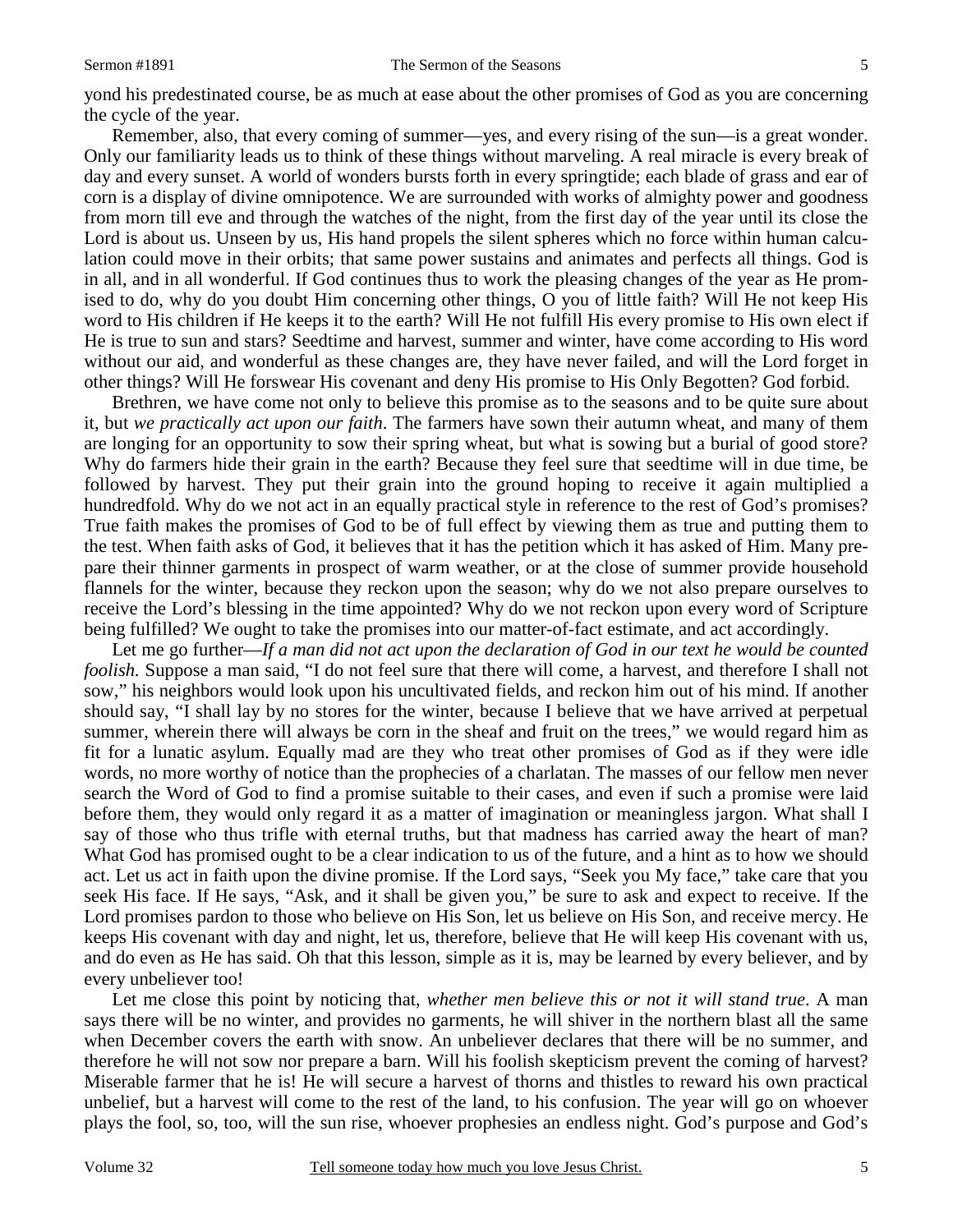promise will stand fast though the hills are removed. If you believe in the Lord Jesus, you shall be saved, but if you believe not, you must perish, in either case, the law will not alter for you. God's great laws in the spiritual world hold good with a certainty as great as those which govern the natural world. We cannot suspend the force of gravitation, and if we could, we would not even then be able to change the veracity of the Most High, who must be true so long as He is God. Has He said and shall He not do it? Yes, that He shall. Though we believe not, He abides faithful; He cannot deny Himself; therefore, you sons of men, be wise, and take heed to the word of the Lord. As in the summer you prepare yourselves for winter, and as at springtime you sow your seed that you may gather your harvest in the summer, and thus you obey the voice of God in nature, I pray you also have respect to that voice as it speaks in the pages of His Book, and shape your conduct by that which the Lord has revealed.

**III.** There is also in the text, I think, A SUGGESTION OF ANALOGIES. Reading these words, not as a philosophical prediction, but as a part of the Word of God, I see in them a moral, spiritual, and mystical meaning. Holy Scripture is intended not to teach us natural but spiritual things. I conclude, therefore, that there is an analogy here well worthy of being worked out. May the good Spirit guide us therein!

 While the earth remains *there will be changes in the spiritual world.* Read the text laying a stress upon the words of change, and see how it rises and falls like the waves of the sea, "While the earth remains, *seedtime* and *harvest,* and *cold* and *heat,* and *summer* and *winter,* and *day* and *night* shall not cease." Not one of these states continues; it comes and goes. The seasons are a perpetual procession, an endless chain, an ever-moving wheel. Cold flies before heat, and soon summer is chased away by winter. Nothing is stable. Such is this life; such are the feelings of spiritual life with most men, such is the history of the church of God. We sorrow and we rejoice; we struggle and we triumph; we labor and we rest. We are not long upon Tabor, neither are we always in the valley of Baca. Let us not be amazed, as though some strange thing happened to us, if our day darkens into night, or our summer chills into winter. From joy to sorrow, from sorrow to joy, from success to defeat, from defeat to success, we pass very rapidly. It is so, it will be so while the earth remains, and we remain partakers of the earth.

 Yet, *there will be an order in it all*. Cold and heat, and summer and winter, and day and night, do not come in a giddy dance or tumultuous hurry-burly, but they make up the fair and beautiful year. Chance has no part in these affairs. God compels winds and storms, and sun and sea, to keep the order of His house, and none rebels against His commandment. So in the spiritual kingdom, in the life of the believer, and in the history of the church of God, all things are made to work for good, and the spiritual is being educated into the heavenly. In our seasons there is an order visible to God, even when we walk in darkness and see no light. We have our winters, in which the sap is prepared in secret to produce the clusters of summer; we have our colds, in which we lose the superfluities bred of our heat. Expect the changes, and believe that they come by rule.

*Great rules will stand while the earth abides,* in the spiritual as well as in the natural world. For instance, there will be seedtime and harvest, effort and result, labor and success. There will be to you, dear brother, a time in which you will chiefly have to receive, it is your seedtime, and God is sowing you by instruction and sanctification, in order that in due time you may yield Him a harvest to His glory. Sometimes we lie passive, like the plowed fields, and then our divine Sower casts into us the living seed, but soon other days arrive, when we are active, and yield unto God the results of His grace experienced in former days. It ought to be so. To you, beloved workers in the Mission Hall, or the Sunday school, there will be a time of sowing, not much may be accomplished, though a great deal of effort may be put forth. To me in preaching there are times for sowing, and nothing else but sowing, few seem to be the green blades which spring up around me. Perhaps a year may intervene before the worker shall see any reward for his toil, "The farmer waits for the precious fruits of the earth." The missionary upon his district, the Bible-woman on her rounds, may see no manifest effect produced by daily teaching, but harvest and seedtime are tied together in a sure knot. "He that goes forth and weeps, bearing precious seed, shall doubtless come again with rejoicing, bringing his sheaves with him." Brethren, believe that, and be of good cheer. "Your labor is not in vain in the Lord." While the earth remains, seedtime and harvest will take each one its turn.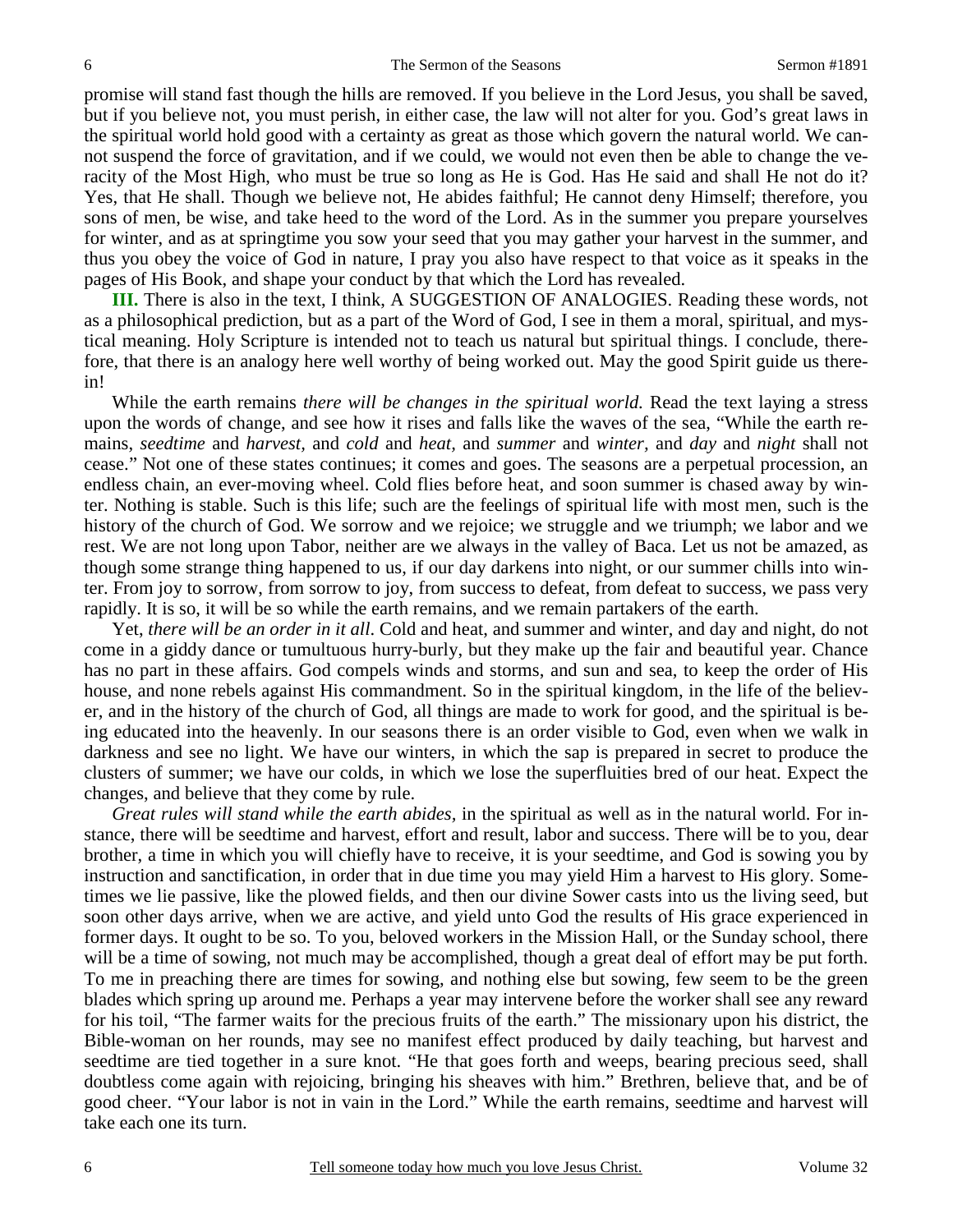So, too, while the earth remains there will be the interchanges of cold and heat. Where there is life there must be change, only in death is there monotony. There will be times in your experience when you will feel the awful withering of that convincing Spirit who dries up the glory of the flesh. "Who can stand before His cold?" Soon there will be a melting season of contrition and repentance, and then the Holy Spirit will have warmed your heart into hope and faith and love and joy and delight in God. Cold and heat come to the church. I have noticed oftentimes her bitter cold, and I have cried to God about it. But the heat has come, we have felt the glow of revival, enthusiasm has been kindled, zeal has abounded. I wish we could always keep at one glorious summer heat, walking in the light as God is in the light. It ought to be so with us. Some of us labor to be always zealous and full of fire, but should times come when we or others are not in the fullness of the blessing, we will not despair, but we will rather cry mightily unto the Lord to send His Word and cause the waters of His grace to flow, and make our winter to be over and gone, while flowers appear on the earth and the time of the singing of birds comes on.

 So, too, I have seen in our mortal life summer and winter, prosperity and adversity. Do not expect, dear brother, while you are in this world, always to dwell among the lilies and roses of prosperity. Summer will come, and you will be wise to make hay while the sun shines by using all opportunities for usefulness, but look for winter. I do not know into what trade you can enter to be secure against losses, nor what profession you could follow in which you would escape disappointments. I know no corner of the earth without its night, no land without its stones, and no sea without its storms. As to spiritual and mental experience, it seems to me within myself that while the earth remains I shall have my ebbs and flows, my rising and my sinking. Do not therefore begin to kick and quarrel with the dispensations of God's providence. When it is summer time say, "The Lord gave, and blessed be His name." When it is winter say, "The Lord has taken away, and blessed be His name." Keep to the same music, even though you sometimes have to pitch an octave lower. Still praise and magnify the Lord whether you are sowing or reaping. Let Him do what seems Him good, but to you let it always seem good to praise.

 Beloved, labor will be followed by rest, for while the earth remains there will be day and night. In the day man goes forth to his labor, at night he lies down. Let him bless God for both. There comes a night wherein no man can work, to us this is not dreaded, but expected. I do not know for which I thank God most, for day or for night. Our young people praise God for day, with its activities, but we who are older are more inclined to bless the Lord for night, with its repose. The grey beard, the man of many years and sad experiences, looks forward to that night wherein, the wicked cease from troubling and the weary are at rest. If we regard death as night, we look forward to an endless day, which will follow on, when the sun shall go no more down forever. Jesus our Lord is the Sun of that glorious country to which we wend our way. While the earth remains, there will continually be a variety of benedictions, a change ringing upon the silver bells of mercy. When you are on high, my brother, remember you must descend, and when you are cast down, expect a cheerful lifting up. When it is broad day, let us travel swiftly, for night comes on, but when it is dark, let us watch hopefully, for the morning comes. As sojourners in a changeful country, let us spend the days of our pilgrimage in a holy fear, which shall preserve us from love of the world. I need not further work out the analogies of the text, many more will rise before the meditative mind.

**IV.** Last of all, I want you to regard my text AS A TOKEN FOR THE ASSURANCE OF OUR FAITH. "While the earth remains, seedtime and harvest, and cold and heat, and summer and winter, and day and night shall not cease." And they do not. In this fact we are bidden to see the seal and token of the covenant. Look at the passage we read this morning in the thirty-third chapter of Jeremiah. Here is *the security of the King in whom we rejoice*. "If you can break My covenant of the day, and My covenant of the night, then shall David not have a son to reign upon his throne." God has promised never to change the royal line, but while the earth remains, and day and night are seen, the Son of David shall reign King of kings and Lord of lords. Until all enemies are under His feet He must reign. So, then, as I wrap my garment about me, feeling the cold of winter, I will say to myself, "God has, by sending cold, confirmed His covenant with Jesus our Lord and King." Every morning light salutes my eyes, and declares that "His name shall be continued as long as the sun," and when the shades of evening fall, and the stars look forth from their houses, I hear a sound of "abundance of peace so long as the moon en